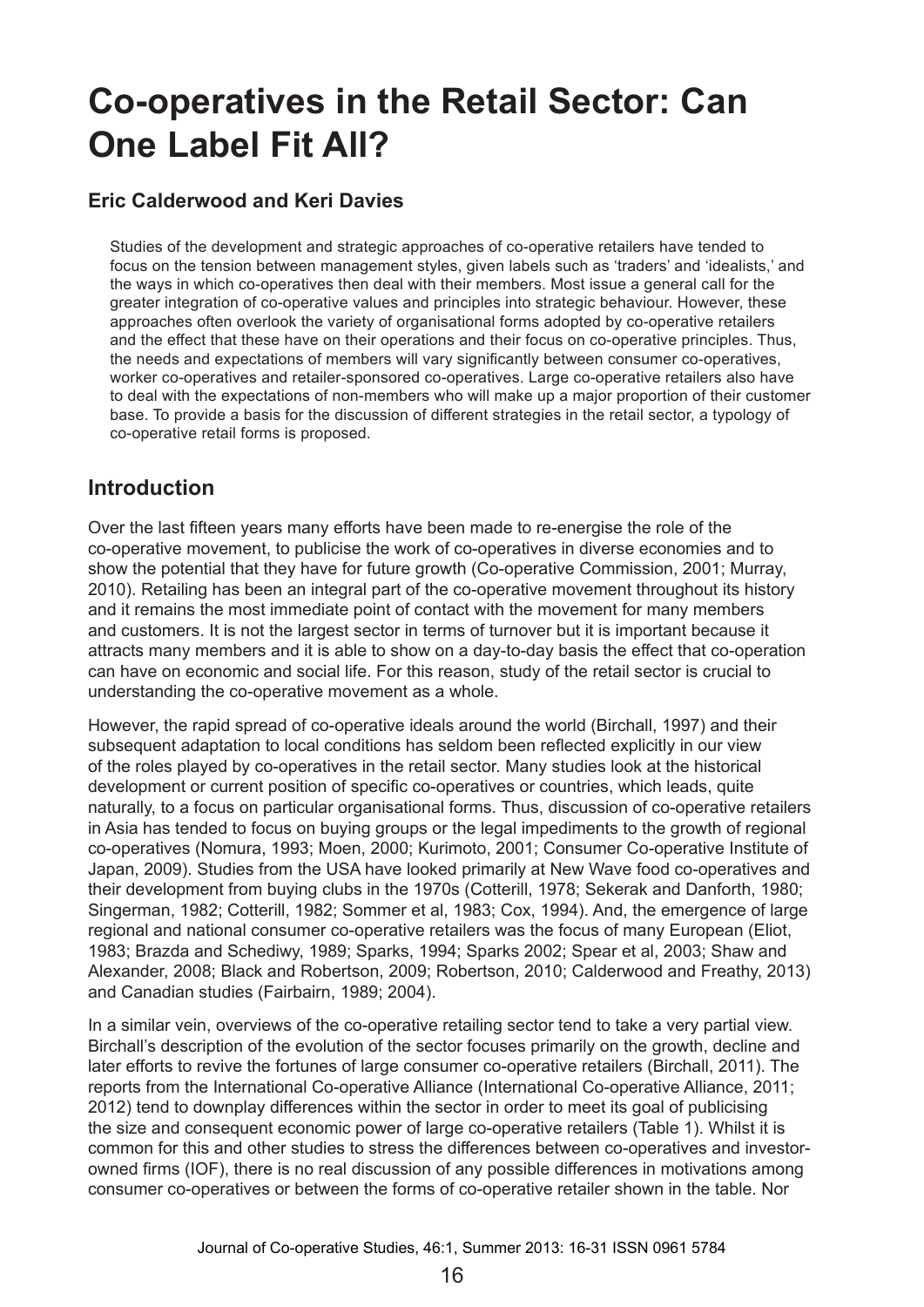are the possible effects of increasing scale on the operations of each type of co-operative addressed.

|                                                                   | <b>Country</b><br>of Origin | <b>Retail</b><br><b>Revenue</b><br>2010-2011*<br>(US\$ bh) | <b>2012 Top</b><br>300 Global<br><b>Co-operatives</b> | 2012<br><b>Top 250</b><br><b>Global</b><br><b>Retailers</b> |
|-------------------------------------------------------------------|-----------------------------|------------------------------------------------------------|-------------------------------------------------------|-------------------------------------------------------------|
|                                                                   |                             |                                                            | <b>Rank</b>                                           | <b>Rank</b>                                                 |
| <b>Consumer Co-operatives</b>                                     |                             |                                                            |                                                       |                                                             |
| Migros-Genossenschafts Bund                                       | Switzerland                 | 25.35                                                      | 17                                                    | 39                                                          |
| Coop Group                                                        | Switzerland                 | 20.07                                                      | 22                                                    | 46                                                          |
| Co-op Italia                                                      | Italy                       | 16.79                                                      | (28)                                                  | 56                                                          |
| The Co-operative Group Ltd                                        | <b>UK</b>                   | 13.13                                                      | (33)                                                  | 79                                                          |
| S Group                                                           | Finland                     | 12.63                                                      | 34                                                    | 82                                                          |
| Co-op Danmark                                                     | <b>Denmark</b>              | 7.18                                                       |                                                       | 140                                                         |
| <b>KF Group</b>                                                   | Sweden                      | 5.35                                                       | 82                                                    | 171                                                         |
| Coop Norge                                                        | Norway                      | 5.31                                                       |                                                       | 172                                                         |
| For all 23 consumer co-operatives+                                |                             | 137.93                                                     |                                                       |                                                             |
|                                                                   |                             |                                                            |                                                       |                                                             |
| <b>Worker-owned Co-operatives</b>                                 |                             |                                                            |                                                       |                                                             |
| John Lewis Partnership PLC                                        | <b>UK</b>                   | 12.43                                                      | 32                                                    | 83                                                          |
| GrupoEroski                                                       | Spain                       | 8.93                                                       | 45                                                    | 119                                                         |
| For all 2 workers co-operatives+                                  |                             | 21.36                                                      |                                                       |                                                             |
|                                                                   |                             |                                                            |                                                       |                                                             |
| <b>Retailer-owned or Central Sourcing</b><br><b>Co-operatives</b> |                             |                                                            |                                                       |                                                             |
| EdekaZentrale AG & Co KG                                          | Germany                     | 59.46                                                      | 3                                                     | 15                                                          |
| ReWe Group (Zentral-<br>AktiengesellschaFU)                       | Germany                     | 51.33                                                      | 6                                                     | 19                                                          |
| Centres Distributeurs E Leclerc                                   | France                      | 45.41                                                      | $\overline{7}$                                        | 24                                                          |
| Système U, CentraleNationale                                      | France                      | 23.32                                                      | 15                                                    | 41                                                          |
| ConadConsorzioNazionale, Dettaglianti<br>Soc Coop arl             | Italy                       | 13.33                                                      | (32)                                                  | 78                                                          |
| For all 30 retailer-owned<br>co-operatives+                       |                             | 277.85                                                     |                                                       |                                                             |
| Total for all 55 co-operatives+                                   |                             | 437.14                                                     |                                                       |                                                             |

# **Table 1: Large Co-operatives in the Consumer & Retail Sector, 2010-12**

\* Deloitte (2013) uses a slightly different measure of revenue to the International Co-operative Alliance (2011; 2012), focusing on retail revenue rather than overall turnover. Where there is a conflict between the sources, the Deloitte figures have been preferred for this table; as a result the figures shown for Coop Italia and Conad are for the Group level. Figures in brackets provide an indication of the revised ranking of the affected organisations in the list of the Top 300 Global Co-operatives.

+ Refers to the co-operative retailers listed amongst the Top 300 Global Co-operatives (International Co-operative Alliance, 2012).

Sources: International Cooperative Alliance (2011) and (2012); Deloitte (2013)

Journal of Co-operative Studies, 46:1, Summer 2013: 16-31 ISSN 0961 5784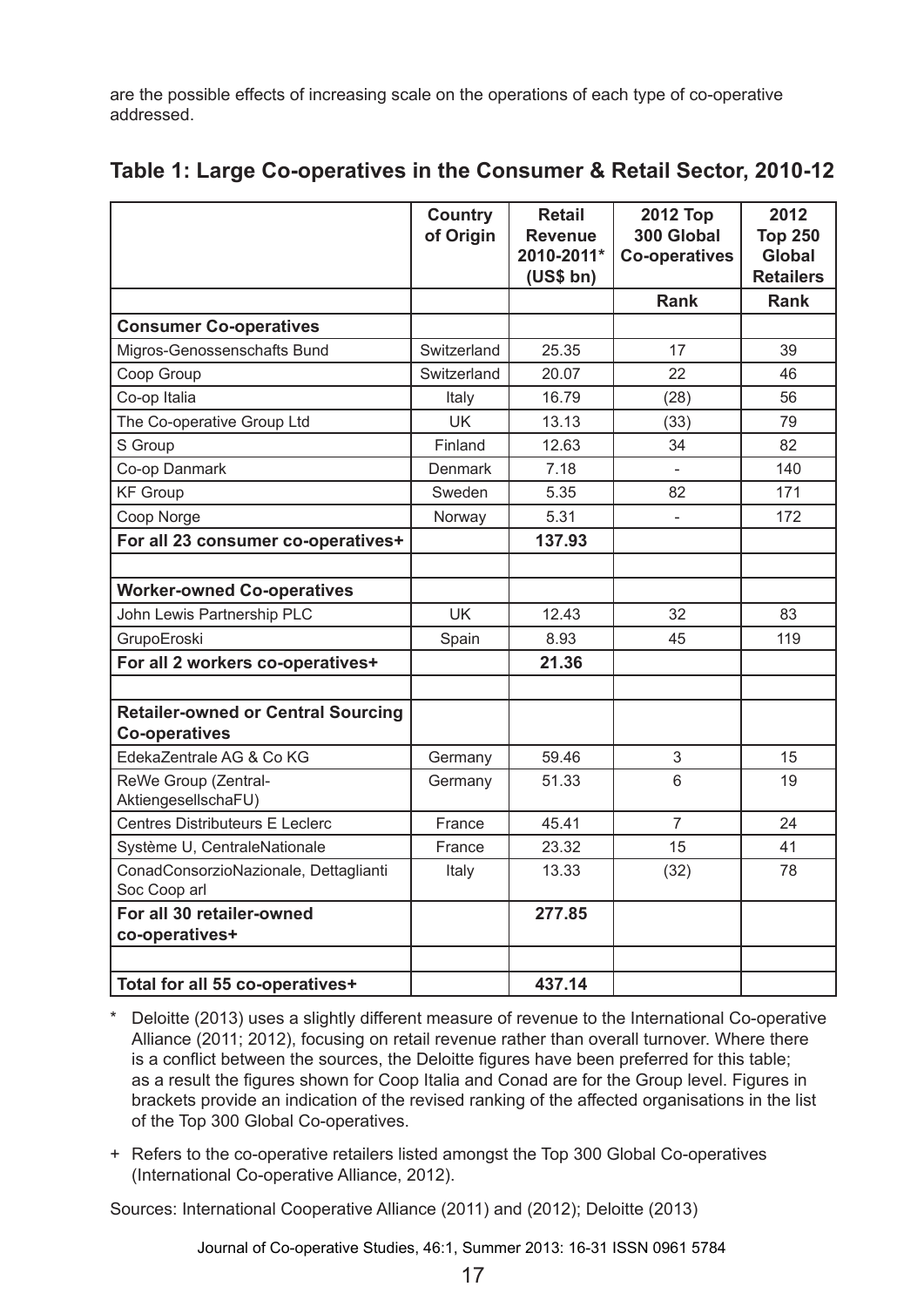Instead, there often seems to be an assumption that co-operative retailers are all carrying out the same functions in much the same way. This leads on to a potential fallacy in which scale is viewed as primarily an internal organisational attribute; namely, that because the vast majority of co-operatives use the same values and principles then members (and customers) must want the same things regardless of scale or sector. Co-operatives are said to be able to deliver similar experiences and goals in different places and successful co-operative retail formats can be replicated elsewhere because they will meet the needs of consumers in every market (see, for example, the cases made by Department of Environment, Food and Rural Affairs (2006) and the National Co-operative Grocers Association (2012)). But is this really the case?

# **Co-operatives in the Retail Sector**

When we look at the histories or discussions of different co-operative retailers we may find a recognition that there are differences between, for example, consumer co-operatives, worker co-operatives, retailer-owned co-operatives and sourcing co-operatives. But too often the emphasis is on the organisational form and its implications for management styles or democratic concerns; there is less recognition of the effect on how co-operative retailers trade, or of the differences within groups, particularly within the consumer co-operative sector. If we are to understand the prevalence of different organisational forms in co-operative retailing then we need to consider some of the reasons why the different patterns uncovered by detailed studies of individual co-operatives have come about.

Following on from Achrol et al (1983), we can suggest that there are three main types of environment: macro, task and organisation, which we can used to better understand these issues.

#### **i) Macro environment**

This relates to the general marketplace within which every retailer operates and is comprised of social, economic, political and technological forces. These set the cultural environment which determines what can be sold, by whom and to whom, as well as encompassing changes in the marketplace eg price-quality relationships or demographic shifts. Co-operatives will also be influenced by local cultural and legal systems, as in the case of the constraints placed on Japanese consumer co-operatives (Nomura, 1993; Consumer Co-operative Institute of Japan, 2009) or the establishment of state-sponsored retail co-operatives in Communist-era Russia and Eastern Europe, as well as in Africa and South America (Birchall, 2011). Co-operatives in some countries still retain strong links to the state, as in the cases of NTUC FairPrice in Singapore (Davies, 2006) and Saigon Coop in Vietnam.

And, of course, all co-operative retailers have to deal with customers at some point, which means that they have to cope with the speed of change in both consumer shopping habits and in retail operations. For example, the New Wave food co-operatives in the USA grew out of the counter-culture movement of the 1960s with its emphasis on health(y) foods (Cox, 1994) and the demand for organic and local food has inspired the development of the internet-based iCoop in South Korea (Jun, 2012).

This requirement for local adaptation means that the sector is always in flux. Co-operatives in different countries adopt models at different times, learning (we would hope) from the mistakes made elsewhere and adopting the most appropriate modern technologies at the same time. The resulting diversity has been a common theme of studies such as those presented by the Ralph Nader Taskforce on European Cooperatives (1985), Brazda and Schediwy (1989), Saxena and Craig, (1990), Birchall (1997) and Furlough and Strikwerda (1999).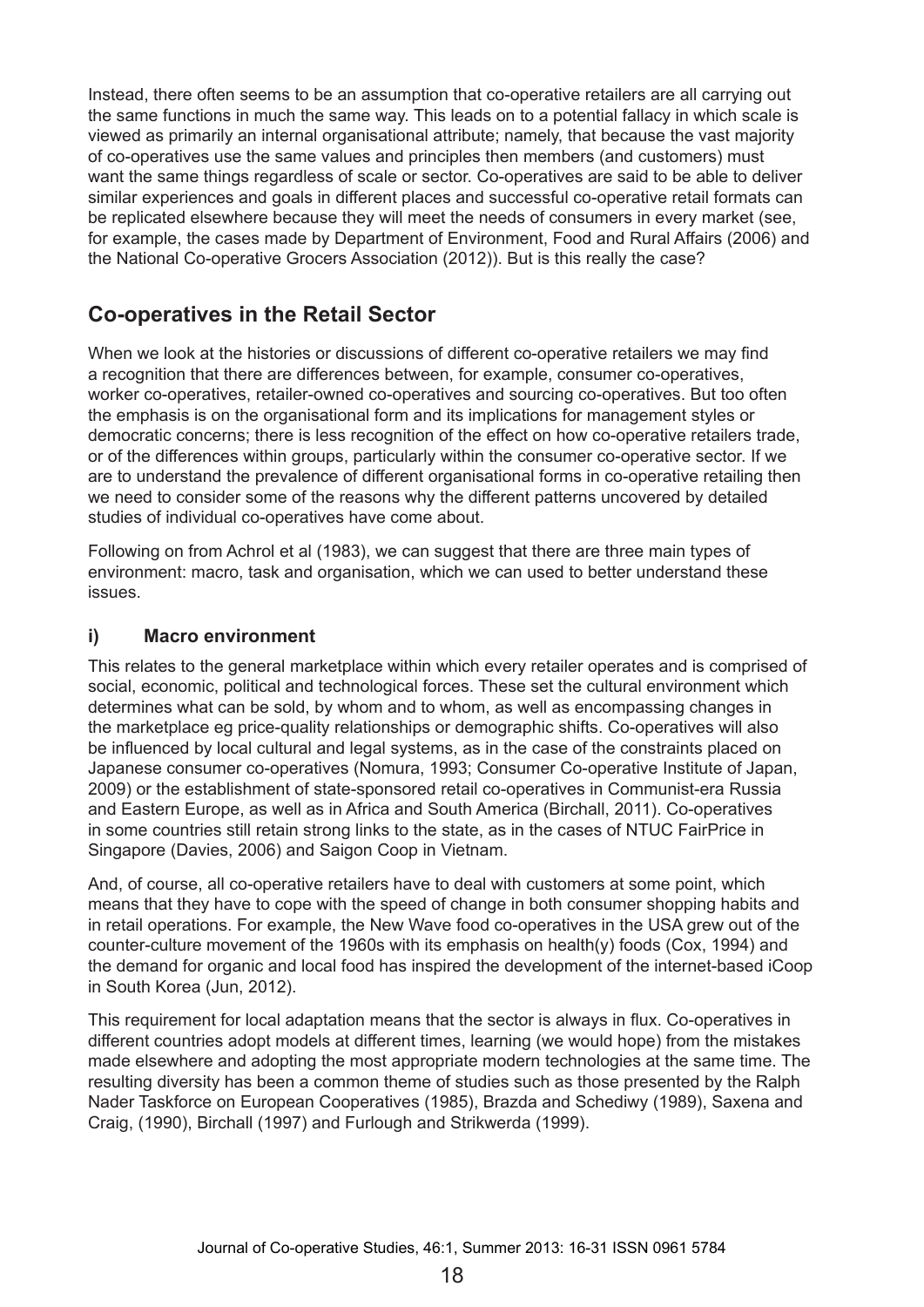### **ii) Task environment**

This is comprised of suppliers, customers, direct and potential competitors, regulatory and technological agents. In many ways the task environment determines what it means to "be a retailer" and the potential space in which retailers may operate. Over the past fifty years technological developments, especially those in information technology, have led to the complete redesign of retail supply chains (Brown et al, 2005). Most contemporary retail operations would not be possible without these changes which have made retailers more economically efficient and allowed them to expand whilst still delivering a consistent product and brand image.

In mass market sectors, such as the grocery / supermarket sector, fast fashion, pharmacy or travel, the emphasis has been on achieving economies of scale in order to drive down costs in the business. Large IOF retailers, such as Walmart, Tesco, Zara and Primark, have taken an integrated approach to their businesses seeking to drive out costs at every stage of the supply chain. Lower costs may come from improved buying power, from mass advertising and brand image, from economies of replication in terms of store design or store management, the application of technology in-store, or from the avoidance of marginal customer accounts.

Ring and Tigert (1995) saw this as a case of an organisation's retail offer (comprised of product, price, promotion, place and people) resting on a foundation of task-oriented processes (systems, logistics and suppliers). Whilst macro environmental factors may determine exactly which elements can comprise the task environment, most retailers will either want to or have to apply these changes if they are available (Sethuraman and Parasuraman, 2005) because they will need to connect to wider supply chains.

In other words, it is possible to remain small in scale without adapting to the new task environment, but retailers wishing to reach even moderate scale must do so. This is not to argue that co-operative retailers must copy the practices attributed to IOF, such as cutting wages or promoting unhealthy foods, but they do need to be aware that customers will compare product availability or price. And technology adoption may offer other benefits; for example, REI (USA) and MEC (Canada) have used the internet and other forms of non-store retailing in order to reach a wider customer base whilst keeping their costs down.

### **iii) Organisation environment**

This environment relates to issues within the retail organisation itself ie how each one builds its own image and operations within the space offered by the macro and task environments. Each retailer develops a set of core competences such as operating large or small stores, creating luxury brands or developing internet and mobile focused retail offerings. In retailing, innovations are generally very visible to competitors and likely to be copied. Thus, successful innovation by one organisation may lead to changes in the task environment; for example, IOF grocery retailers were quick to copy the stocking of FairTrade products by co-operative retailers and many clothing retailers have now adopted the 'fast fashion' model developed by Zara.

For co-operatives, and particularly consumer co-operatives, the organisation environment is further 'complicated' because it is strongly influenced by their values and principles but they still have to work, in general terms, within the task environment. Management thus becomes a balancing act between the different emphases placed on the roles and relative importance of members and non-members where both may have a wide choice of alternative retailers. In particular, there are three sets of relationships which will interact with the co-operative values and principles in the organisation environment.

**a) Members in the Downstream Supply Chain:** for several of the organisational forms, a member-owner is not a customer (at least not necessarily directly or in the traditional sense) and so members and customers can have very different goals. For example, for a workerowned co-operative such as the John Lewis Partnership, the aim is to achieve high levels of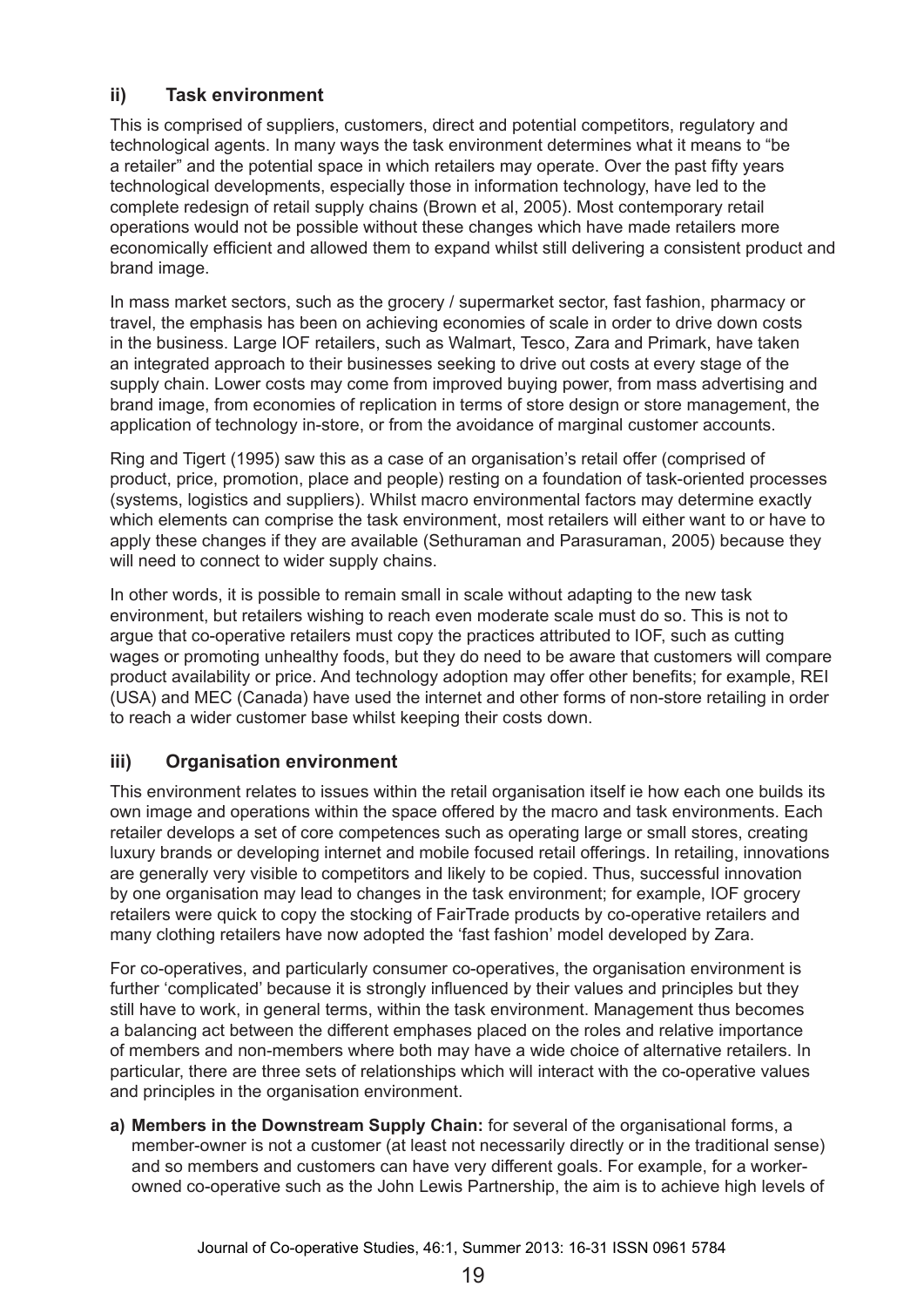customer satisfaction and retention because these then translate into good rates of return and higher rewards for the worker-members. Similarly, retailer-sponsored co-operatives, such as Rewe, and some sourcing co-operatives will also aim to earn rates of return that will reward the members for their investment in the organisation.

**b) Members as Customers:** for buying groups and many consumer co-operatives, customers have to be members, either through choice or because of legal controls, as in Japan. In these cases, the arguments about what to sell and at what price can be treated largely as an internal organisational debate. Most members will be enthusiastic for (or at least tolerant of) the need for values and principles to be applied to all aspects of the organisation and its offerings and compromises will be reached whenever possible. A co-operative's values and principles may become key points of difference from its competitors, and particularly from IOF retailers.

Whilst membership is generally considered to denote acceptance of the values and principles of a co-operative and a willingness to play an active part in the democratic business of the organisation, many consumers may join a co-operative solely for the goods and services it provides. Co-operatives are willing to accept this position so long as these 'semi-engaged' members conform to the rules of the organisation; indeed, many promotional activities are designed to impart co-operative values with a 'light touch' and to encourage transactionfocused members to participate more deeply in the democratic side of the organisation. As has been noted in a number of the studies referenced above, members are more likely to understand the trade-offs that co-operative retailers often have to make; for example, accepting higher prices in return for access to fairly-traded products or locally-grown organic produce.

**c) Non-members as Customers:** for those co-operative retailers which serve nonmembers, the dynamic of the relationship between their customers and their shops is altered significantly. This can be seen at its most extreme in those cases where consumer co-operatives have opened shops in other countries but do not offer membership (Davies, 2006; Davies and Burt, 2007).

Non-members may be buying the goods and services which reflect the values and principles of the co-operative but they will often have very different motivations compared to members. They may be using the nearest shop, or the shop with the best prices or range at this point in time, or they are using the shop as one of several possible choices just for a bit of variety.

If the cost of switching to another shop for the same goods and services is low, then every visit to the shop is a 'moment of truth' (Carlzon, 1989) which may encourage a customer to come back again or not. When the customer is not interested in the values of the co‑operative retailer, or, even more dangerously, cannot see how those values are reflected in the shop, then they will make their comparisons solely in terms of price, product range, customer service and so on (Grott, 1987; Fullerton, 1992; Co-operative Commission, 2001). In such a situation, co-operative retailers have to make subtle decisions on just how far they can reflect the desires of their members before they begin to alienate the larger body of customers which helps to make each shop viable.

This is not to say any of these models is good or bad; it is a reminder that we need to recognise that they are different and can lead to different outcomes.

To say that members are more than customers is to miss the point. Nobody is more important than customers to the success of the co-operative. Members / customers both receive products or services from the co-operative. Members receive services required by their membership; customers, as a result of their custom. (Davis, 1999: 43)

Basically, if a co-operative retailer has insufficient (satisfied) customers, whether members or not, it is unlikely to survive for very long. There are a number of examples cited in the literature of consumer co-operatives that are believed to have grown away from their membership as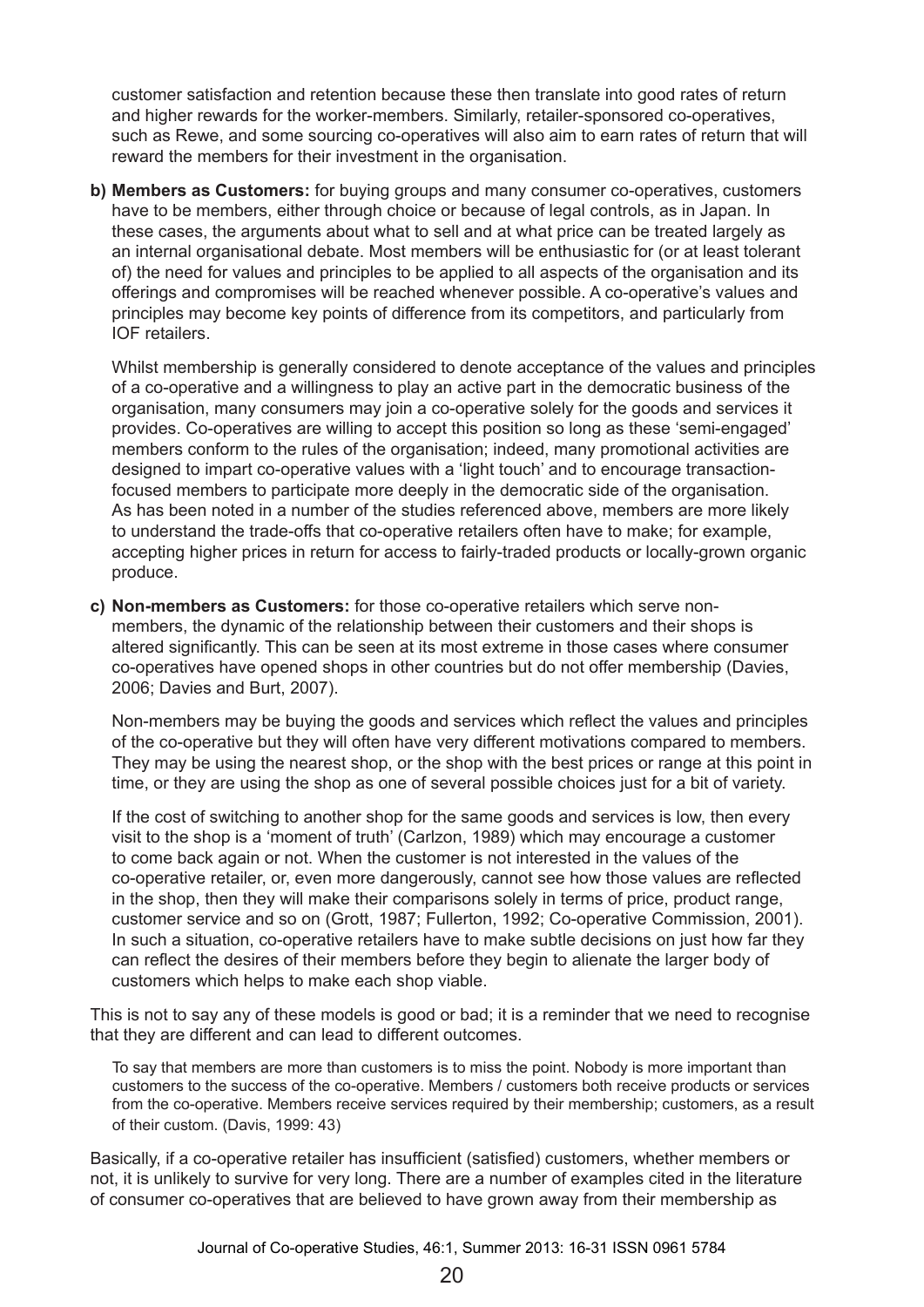they have grown in size (Fullerton, 1992; Schediwy, 1996; Pestoff, 1999) and this is said to have contributed to their demise in many cases. But equally, if management becomes divorced from the marketplace, the macro and task environments, then this too can be disastrous as the retailer may pass the 'co-operative test' but fail to meet basic customer expectations.

This leads us on to just how co-operative retailers deal with this tension between members and customers, particularly as the two groups may be quite different in size, both currently and in terms of future potential. One possibility here is to look at the implications of the 'Big Middle' for these retailers.

# **The 'Big Middle' Model**

The 'Big Middle' model (Levy et al, 2005) draws on the work of strategists such as Michael Porter (1980; 1985) who have argued that commercial organisations can gain the highest returns by concentrating on either a lowest-cost (which will often, but not always, lead on to a low price) strategy or on differentiating themselves from the competition (leading to a high margin). For Porter, organisations which failed to reach such positions were 'stuck in the middle' and would suffer from poor market position and low returns.

The issue that the Big Middle model addresses is that for retailing, at least, the market for truly low price or for differentiated offers is relatively small. As shown in Figure 1, the simplest form of the model suggests that retailers may originate either as low-price or innovative/ specialist. But these are not large market segments in most cases and if they are to maintain their growth. successful retailers will gravitate towards the Big Middle. IOF that do so are willing to accept a lower average rate of return in order to become volume-driven retailers; this in turn means that they tend to become generalists, widening their product ranges or adding services in order to attract as many customers as possible. Those retailers that do not wish to make the move into the Big Middle must work very hard to maintain their point of difference (and hence their rate of return) and if they fail they may end up exiting the sector altogether.





(Source: Levy et al, 2005: 85)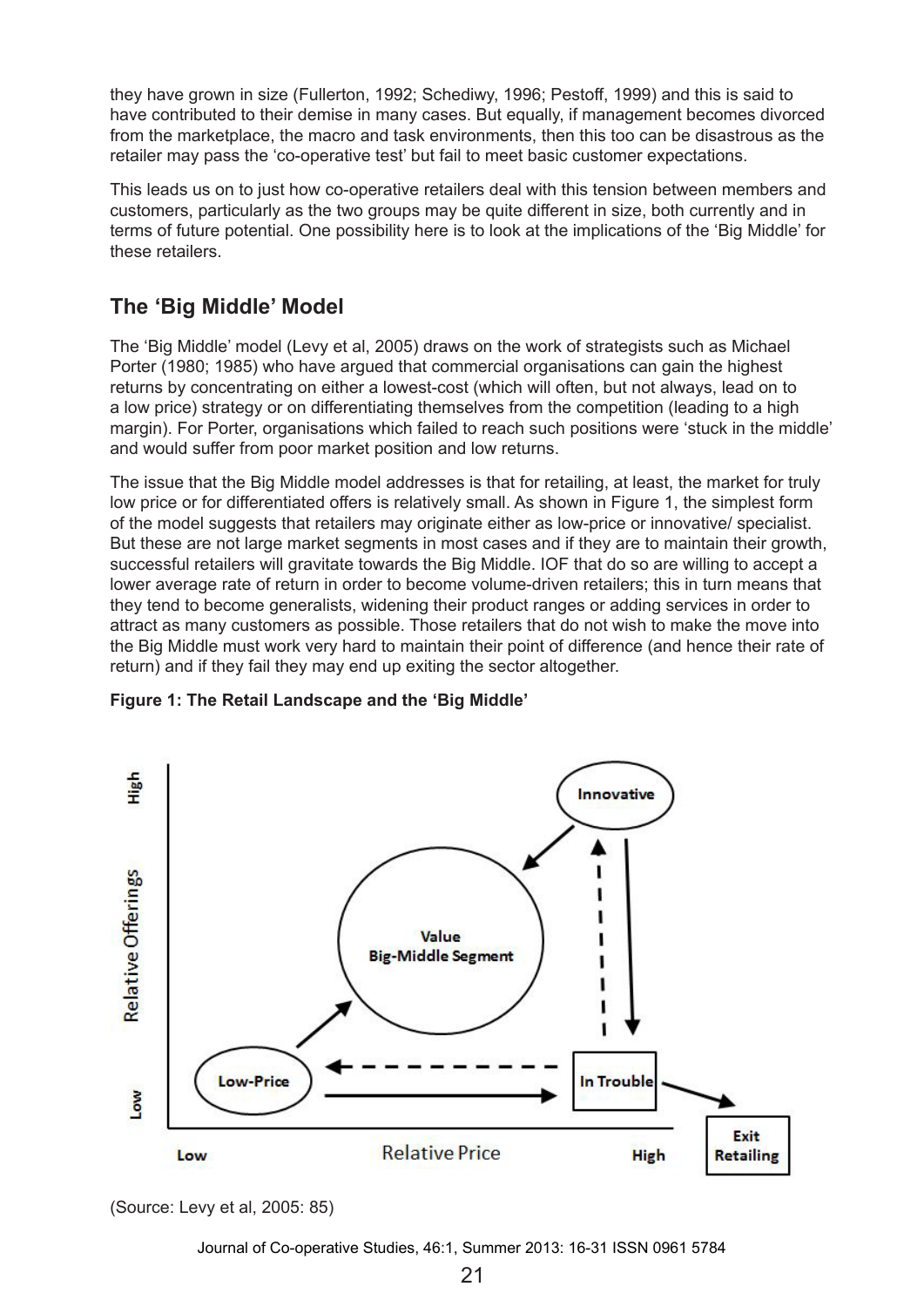The model implies overall change in the retail sector as the task environment changes and new ideas and new retailers are fed into the Big Middle from the low-price and innovative positions. It also incorporates the notion that different macro environments may generate different combinations of price and retail offer. So not every country or region has the same type of retailing and some forms of retailing that have failed and exited in one market may be able to reach a sustainable position in another market.

A move into the Big Middle does not prevent retailers from seeking to be different in the eyes of consumers, either through their brand image, their stores or their service levels. Arnould (2005) argues that retailers in the Big Middle may try to supply consumers with a range of cultural resources (economic, utopian, ludic and temporal) in a bid to gain their custom. But they are still bound to a very high degree by the expectations of customers that they conform to the same task environment as other similar retailers.

Models derived from ideas such as Porter's are designed primarily for the description and analysis of the behaviour of IOF where the analysis is often implied to define or lead to a particular strategic outcome. If we were to concern ourselves with the organisational aspects of co-operative retailers alone then it would be quite correct to question their applicability to this sector. Co-operative retailers will seek to earn the highest possible return consistent with their values and principles, rather than the highest available margin per se. A surplus or profit on their operations is still required for reinvestment in the business or to reward members through a dividend or through lower prices. The difference is that growth is not sought as an end in itself and some product categories that might offer high returns will not be considered for sale (such as firearms, tobacco or products produced by sweatshop or forced labour) and lower returns may be accepted on other products in order to gain wider distribution (such as fairly traded goods, locally grown produce or goods and services from other co-operatives).

So, a co-operative retailer could aim to use its values and principles as a point of difference in the Big Middle. However, whilst it may aim to change the basis of competition in the market, it is likely that it could not stray too far from the accepted norm in most parts of its operations because in so doing it would quickly reduce the size of the potential market. The management of the co-operative must try to balance these pressures because if prices or margins are allowed to become too low across the whole shop or retail chain then it may put the future of the organisation in danger.

# **Applying the Big Middle Model to Co-operative Retailers**

To maintain their position retailers in general, and co-operatives in particular, must ensure that they track the changing macro and task environments as well as establishing internal management procedures that allow them to learn and adapt to these changes. If we take each of the market positions set out in Figure 1 in turn we can begin to discuss the ways in which these factors interact.

### **a) Low-price position**

None of the larger co-operative retailers appear to fit into the low-price position, with the possible exception of the Netto discount stores run by a division of Rewe, a retailer-sponsored co-operative. For consumer co-operatives, both their scale and, to a degree, their values and principles make it difficult for co-operatives to take every opportunity to cut costs on a wide range of goods.

Some smaller co-operative retailers might argue that they do fit in this category because of their well-defined user base and very limited product range. These could include single enterprisebased specialised retailers and some of the voluntary buying clubs and community retail enterprises. Often, however, this low price position will have less to do with the price of a good in the shop alone and more to do with the overall savings that come from a reasonable price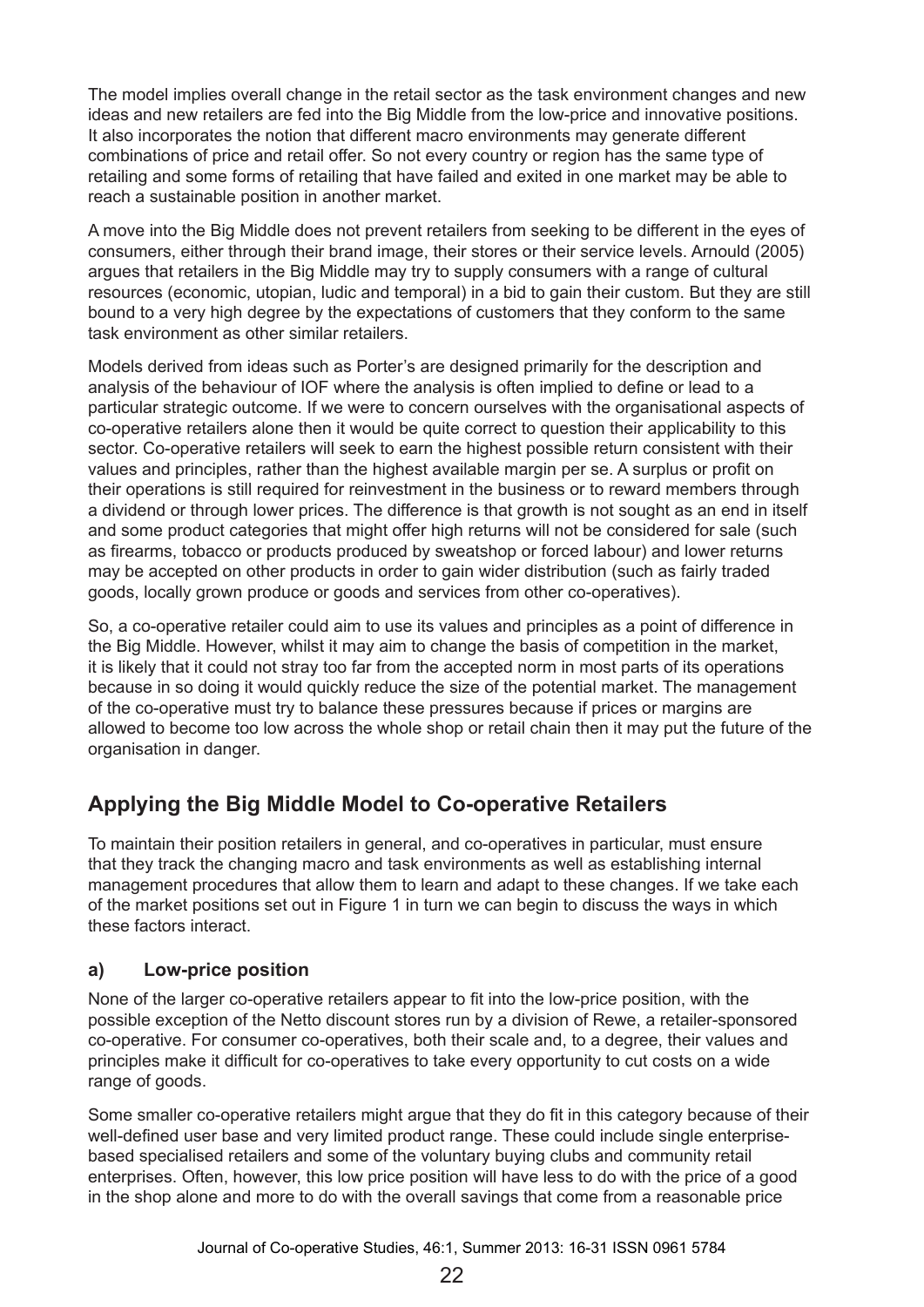as well as the advantages of not having to travel because of the retention of a local shop or the ability of consumers to purchase in small quantities (Fulton and Hammond Ketilson, 1992).

Co-operative retailers in this category may generate significant levels of consumer loyalty but they are still vulnerable to being undercut on price or range by larger retailers. In many cases they have survived because they operate in peripheral areas where they face less competition from larger retailers. But the development of chains of small stores by IOF retailers (eg Tesco Express, Walmart Neighborhood Market or Seven-Eleven) has extended competition into many more locations. And now the growth of internet and mobile retailing as well as the home delivery services offered by large IOF chains are also putting pressure on many of the local co-operative retailers in this category.

#### **b) Innovative**

The second generic strategy is one of creating a product that is perceived as being innovative or unique. If achieved, this is a viable strategy for earning wider margins and above-average returns through the creation of brand loyalty amongst customers which results in a lower sensitivity to price.

The very nature of co-operative retailers is believed to provide a point of distinction and differentiation from other market-based organisational forms:

The active promotion of social values provides co-operatives with a clear profile, helps to distinguish them from their competitors and gives them a competitive advantage. The absence of social values denies co-ops their natural profile, renders them similar to their competitors to the point of not being able to distinguish them, and denies them their natural competitive advantage. (Pestoff, 1999, 208).

This is a common thread in the discussions that have taken place when commentators try to explain the failure of a co-operative retailer; see for example, Fullerton (1992), Normark (1996) and Middleton (1998). It has been argued by the Co-operative Commission in the United Kingdom and others that if members and customers cannot perceive the 'co-operative difference' then

more and more patrons [will begin] reverting to the norm and relating to the co-op on primarily economic terms – the weakest of all competitive positions for the co-op (Grott, 1987).

The problem however is: "how does a co-operative retailer truly show that it is different from IOF retailers?" Briscoe (1988) raised this point in his discussion of the difference between 'traders' and 'idealists'. The 'trader' believes that economic criteria alone should drive decision making and considers adherence to co-operative principles a burden. The idealist is prepared to compromise economic criteria to adhere strictly to co-operative principles (Hammond Ketilson, 2006). Briscoe sees this dichotomy raising the need for a set of co-operative principles which can serve as a guide to everyday action. He concluded that the "agenda of a Co-op should be nothing less than the redesigning of a small piece of the members' world" (Briscoe, 1988: 27-28). But therein is part of the problem: Briscoe's solutions are aimed at smaller co-operatives that deal primarily with members.

Thus, for Sparks (2002), the answer was that for large co-operative retailers in the United Kingdom, it was hard to see any difference. IOF chains did not have the same membership connection but they had utilised market research and new techniques for analysing customer transactions to create customer loyalty through the product mix in their stores and the personalised messages and offers given to individual customers. By comparison, most co‑operative membership and dividend schemes seemed very impersonal and inflexible. Other potential points of difference such as Fair Trade goods and local community funds have also been appropriated by IOF retailers (Mills, 2008: 25).

Nonetheless, a focus on innovation has worked for those smaller co-operative retailers that have aimed to regrow co-operative ideals amongst new members and new customer groups. The food co-ops in the USA (Cotterill, 1978; 1982; Cox, 1994) and the community retail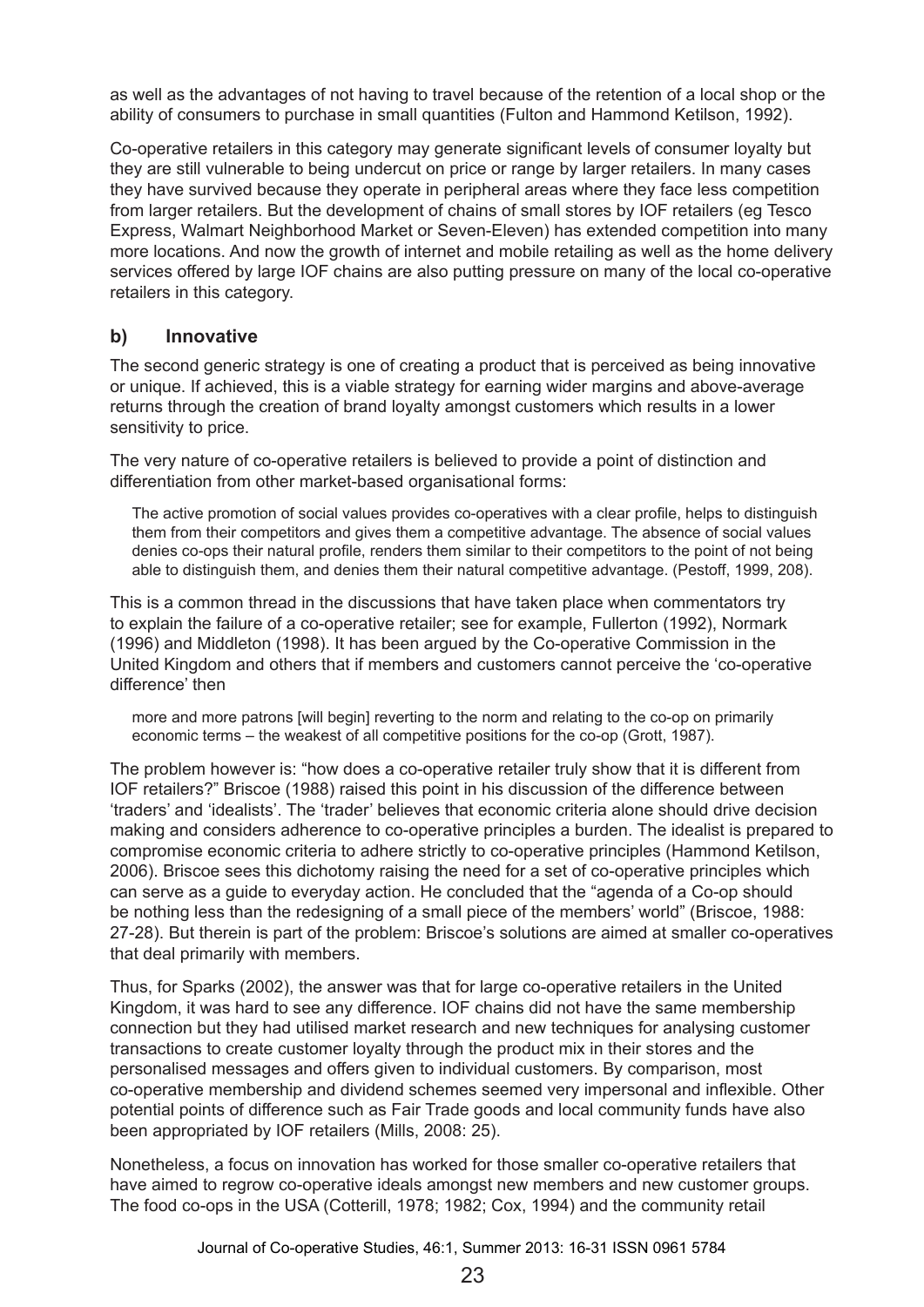co-operatives in the United Kingdom (Perry and Alcock, 2010; Calderwood and Davies, 2012; 2013) reflect this trend, albeit for different reasons. Many of the former grew out of a counterrevolutionary movement and they have tended to focus on the provision of specific goods and services, such as organic and local foods, that are often not available through IOF retailers. The community retail co-operatives, on the other hand, are a response by communities to the closure of their last local shop.

Thus, whilst prices may be higher than in IOF retailers, they are seen by their customers to represent good value for money as well as projecting a different ethos and values. These co-operative retailers are often visibly different in terms of the store environment, the locations that they occupy, and the goods and services that they provide. It is easy for members and customers to see and appreciate what they are attempting to do — and many of these singleoutlet retailers resist efforts to 'prettify' or upgrade their store to look like 'other retailers' precisely because they see their store as an expression of their purpose.

Both food co-operatives and community retail enterprises tend to rely on members providing volunteer labour or work-in-kind and they are often the foci for other social campaigns that are of interest to their members and customers. Indeed, many of them refer to their social goals as being the primary reason for the co-operative's continued existence. Customers may be attracted by the retail offering initially but they often become sufficiently enamoured of the store to become members and volunteer-workers, and many then go on to become advocates for the co-operative.

### **c) The Big Middle**

The problem in most contexts is that the proportion of consumers who will place the 'co-operative difference' high up on their list of reasons for choosing a retailer is quite small. Many co-operative retailers have been forced into competing in the mass market or Big Middle. (This should not be seen as a bad thing in itself because co-operatives will believe that their organisational form can offer a better deal for everyone and eventually it will change the market.) But the changes to the task environment of retailing over the past fifty years have favoured scale which allows investment into stores, technologies and more efficient supply chains. And scale also feeds back into better buying deals and thence into either lower prices or higher margins.

If we look at the history of co-operatives in the retail sector we can see quite clearly that they have been aiming at the Big Middle, as well as to reflect the influence of environmental factors on their operations. Many co-operative retailers have expanded from food shops into specialist areas such as pharmacy, clothing, automobile and travel retailing as well as generalist operations such as department stores. Part of the reason for this change was to better serve members' interests but it was also an effort to gain access to a wider market, whether members or not. This soon led also to the development of strong central sourcing and buying organisations, such as the Co-operative Retail Trading Group in the UK, or even pan-European buying groups.

From the 1960s onwards, most co-operatives were very slow to see the change in the task environment as new retail forms such as the hypermarket or mass merchandiser were developed for the Big Middle by retailers such as Walmart, Tesco and Carrefour. Clinging to retail formats that were losing acceptance with customers cost many co-operative retailers dearly. But this was not just about, for example, deciding to open large, out-of-town stores (indeed, co-operatives were often quick to adopt new technologies (Shaw and Alexander, 2008)); it was understanding that the new task environment required changes to supply chains, to buying and merchandising practices, to product ranges, and many other operational areas. These were changes which were difficult to make initially because there were many small societies, many of which had poor management structures and practices, as well as the problems that co-operatives can face in raising capital. When all of these factors came together,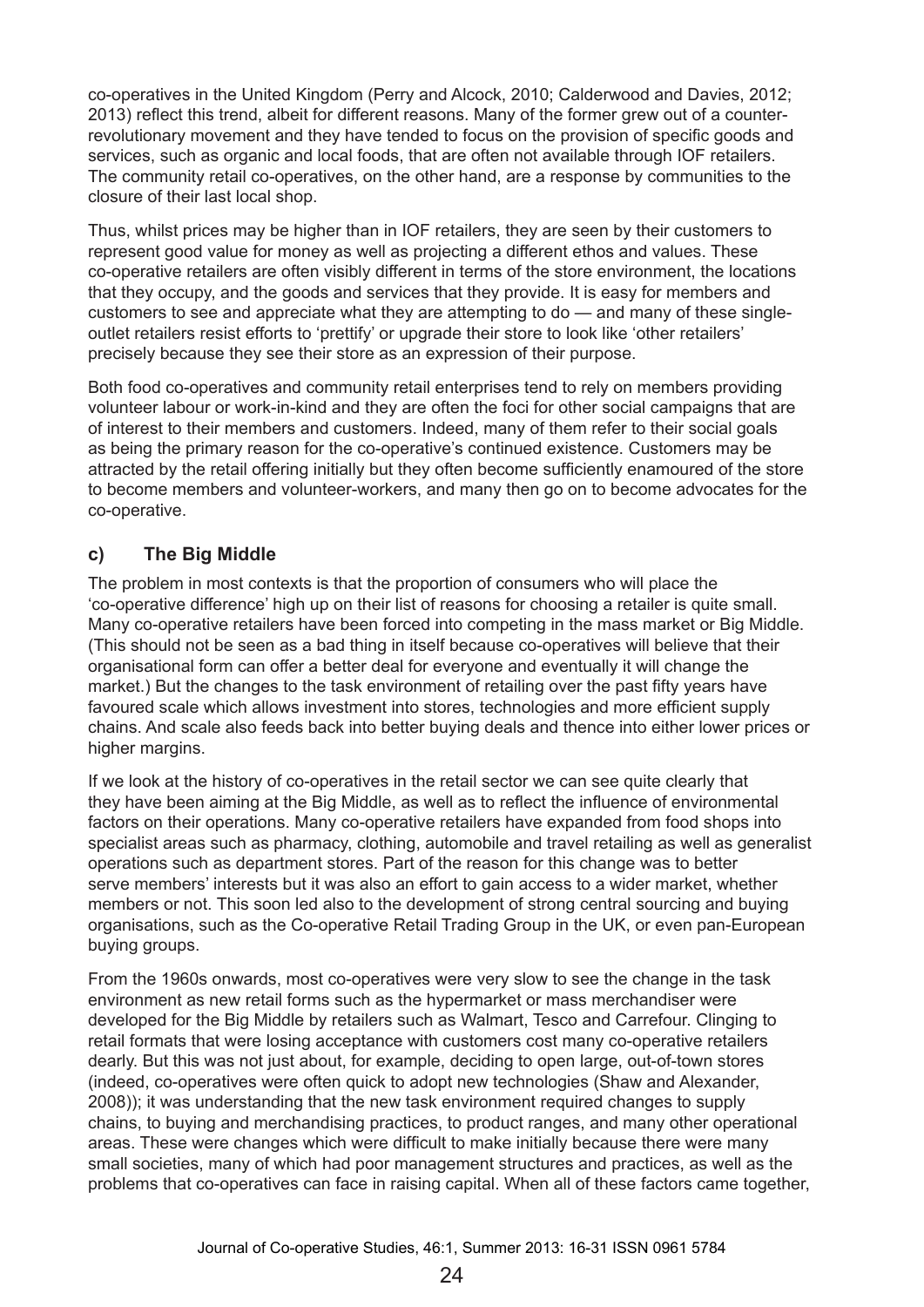many co-operative retailers in the Big Middle were simply unable to react within a reasonable time scale.

The drive for scale and lower costs over the last fifteen years is shown by the fifty-five retail co-operatives that appeared in the list of the Top 300 Global Co-operatives in 2012 (International Co-operative Alliance, 2012), of which fifteen also appeared in the list of the 250 largest global retailers (Deloitte, 2013) (Table 1). The key question though is whether the growth in the size and turnover of the largest co-operative retailers is due to their restatement of co-operative values over the last ten years, or whether that growth has allowed them to compete more efficiently through the application of 'standard' retail practices?

# **One Label Cannot Fit Them All**

Thus far we have argued that there is a need for an alternative approach to the simplistic views that either treat all co-operative retailers the same or which see each country and possibly even each co-operative retailer as unique. There is no single grand narrative in terms of the development of co-operatives in the retail sector but, increasingly, changes in the task environment of retailing have become important drivers of development in recent years (Birchall, 2011). As mass markets have developed and, in particular, as there has been a serious drive to make retail supply extremely efficient, so co-operative retailers have had to choose either to stay in smaller, specialist areas or to attempt to grow but with the danger that they become more like IOF retailers.

In addition, we must challenge the assumption that all co-operative retailers are the same. We must take into account the presence of different organisational forms in the sector, primarily consumer co-operatives, worker-owned co-operatives and retailer-sponsored co-operatives. The use of each form may be a reaction to the macro or task environment but form will also influence member satisfaction, as well as attitudes towards customers and therefore towards growth. If this element is taken into account as well, then it should be possible to distinguish between the different formats used by co-operative retailers and show how they are aiming at different parts of the market.

One possible model is shown in Table 2. The Table is used to argue that large co-operative retailers, such as those shown in Table 1, have had to compromise to some degree on their co-operative differences as they have targeted customers in the Big Middle. Those retailers that have aimed to be different often have a very loyal membership but they remain small and focused businesses. Thus, the Co-operative Group in the UK has significantly more members (most of whom are not active in the governance of the society) than the total for the more than three hundred food co-operatives in the USA (a high proportion of whom are active through governance and the contribution of their time).

The most difficult set of co-operative retailers to categorise are those that operate at a regional level as some of these are quite large but still aim to be different. In the terms of the Big Middle model, it is likely that only the group called *Regionally-based Co-operatives I* in Table 2 is truly focused on being differentiated. Co-operatives in this group have chosen to limit themselves to a defined geographical area and they have subsumed this into their own identity; it is a conscious choice. It is argued that the group titled *Regionally-based Co-operatives II* is not the same because they have been 'forced' to retain a regional focus, as in Japan. Whilst this has led these co-operative retailers to develop local foods and other local initiatives, it is also clear that, given the chance, there would be pressures from within the sector for the development of a larger, national retailer.

And some of the *Federative Co-operative Retailers*, such as Coop Italy and Coop Suisse, show the reverse issue. Here the development of IOF retailers has been held back by legislation or other factors in the macro environment such that national groupings of co-operative retailers have been able to gain significant market share. Their strength allows them to project very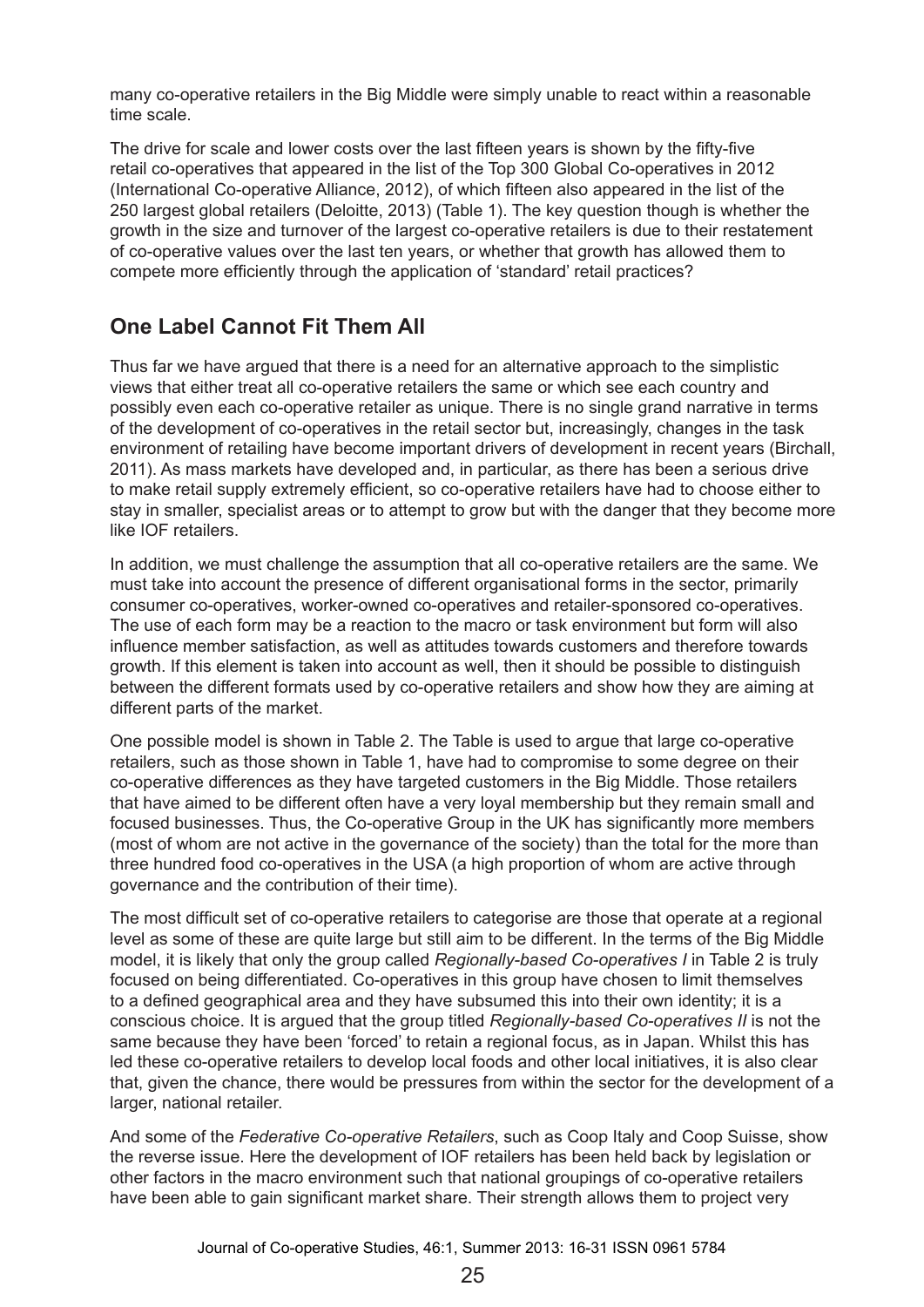active messages about their values and principles but this has had to be accompanied by high levels of investment in their supply chain and in their stores in order to ensure that they show consumers that they are reacting to the changes in the task environment.

In countries such as the UK or France, where IOF retailers now have high levels of market share, attempts to regrow retail presence have meant increasing the proportion of customers to members, particularly in relation to active members. Customers tend to be more interested in issues from the task environment and to see co-operative values and principles as 'nice to have' but only once the expectations for supply chain, product ranges, store environments and prices have been met. This poses a severe problem for the larger co-operatives where the pressure from members has been to focus more on the values and principles compared to the focus of non-members which tends to be on other trading issues. But if a 'Big Middle' retailer does not match expected norms, this may well lead to trade being lost, at least in the short-term, and this could have a major impact on those shops which are already borderline in terms of profitability. Yet, it is these shops which often serve the most marginal communities; keeping them open demonstrates co-operative values and principles but at a cost which demands that profits be made elsewhere in the business. Thus, we see in the everyday retail decisions on the pricing and availability of goods and services, the continuing tension between economic efficiency and social equity.

# **Conclusion**

What of the future? Mass market co-operative retailers are going to have to continue to adjust as quickly as they can to changes in the task environment, whilst trying to assert their co-operative difference. Briscoe's division of co-operative leaders into traders and idealists still holds good to a degree but has been further complicated by the changes in the retail task environment. As co-operative retailers grow there is a danger that they show the characteristics of traders, not necessarily because their leaders wish to change their nature but because business survival depends on reaching out to customers more than members.

Unless they can reach critical levels of market share, as in Switzerland, they are likely to be market followers — because of their size, their values and management structures, and their limited access to capital. It is hard to see how 'regrowth' of large co-operative retailers can continue in many of the mature retail markets because the ratio of those who view themselves as customers will far outweigh those who count themselves members. Smaller co-operative retailers may be able to survive but not only will they need to work hard to ensure that they are perceived as different within their market but they may become more dependent on the benefits of scale provided by sourcing co-operatives such as CRTG in the UK. Those which have relied on location or isolation may find that the internet and mobile retailing will make their job much harder. They may well have to look to larger co-operatives or to retail support agencies to help them tap into the wider retail task environment.

And this may provide a clue to one possible area of expansion in the future. Can co-operatives take advantage of the changes to supply chains to promote their values and operating concepts in novel ways? This is not just about using websites to push co-operative values to those who already believe in them. Relatively small-scale operations such as iCoop in South Korea are showing how technology can be used to reconfigure supply chains along co-operative lines. Perhaps those retail support agencies can be used to drive efficiency within the task environment, but using technology which can split the mass market of the Big Middle into smaller groups that can be reached with targeted messages (cf Murray, 2010).

But, co-operatives are not alone in reacting to the changes in the macro and task environments. This move is precisely what IOF retailers have started to do with their internet and social media offerings. It is really hard to see how co-operative retailers in most markets can grow significantly unless there is some external shock or major change in the macro environment.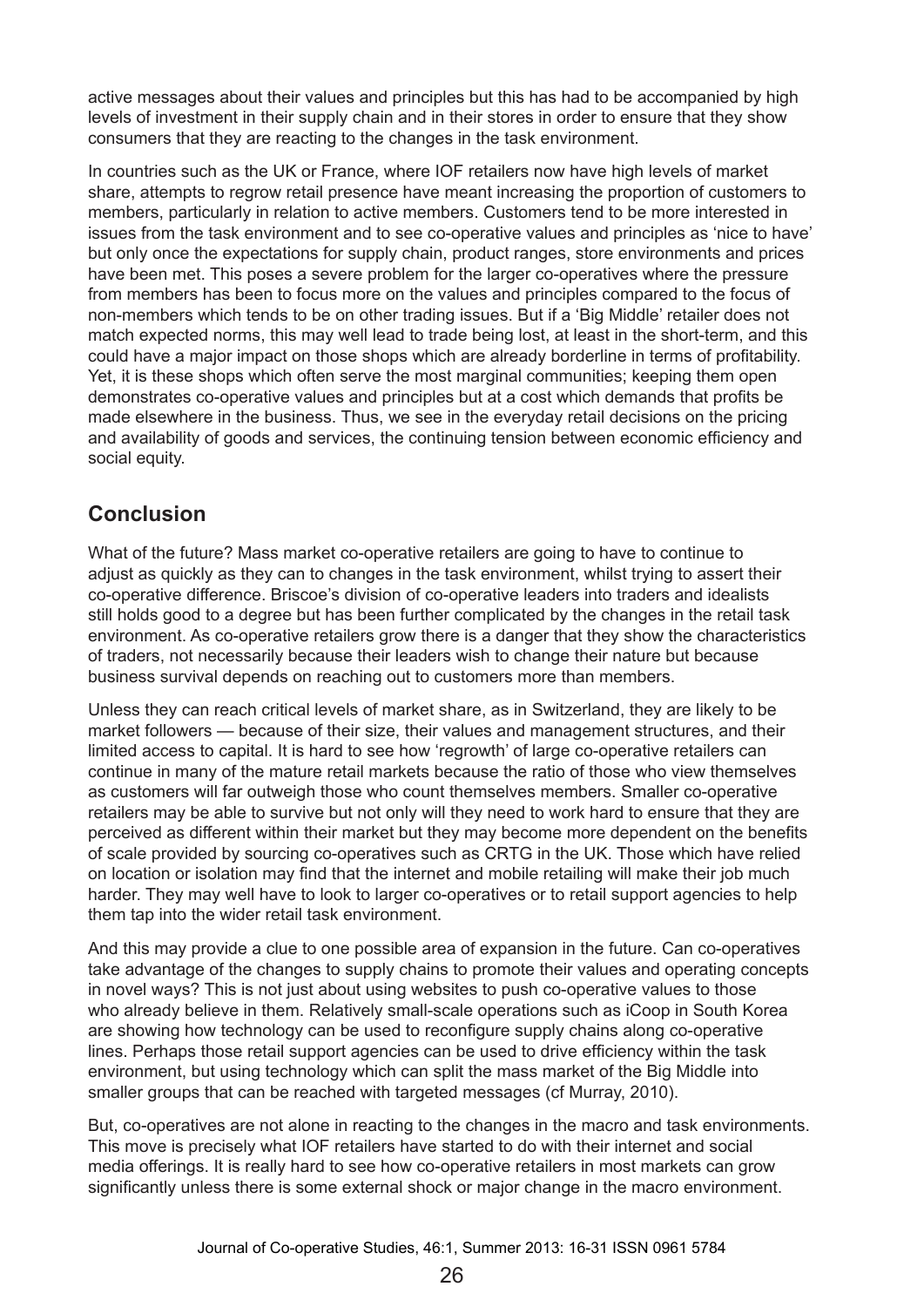Whilst those in the Big Middle will have the co-operative difference which will attract some customers, it does not appear to be sufficiently great as to place them into the innovative or differentiated category. In order to sell to any of the other potential customers they will need to track the changes in the macro environment and conform to the prevailing task environment. Or, to put it a different way, retailers that want to stress their co-operative nature may need to act smaller rather than larger, regardless of their actual size.

| Co-operative retailers aiming at the Big Middle |                                                                                                                                                                            |                                                                                                                                                                                                                                                                                                                                                                                                                                                                                                                                                                                                                                                                                                                                                                                                                                                        |
|-------------------------------------------------|----------------------------------------------------------------------------------------------------------------------------------------------------------------------------|--------------------------------------------------------------------------------------------------------------------------------------------------------------------------------------------------------------------------------------------------------------------------------------------------------------------------------------------------------------------------------------------------------------------------------------------------------------------------------------------------------------------------------------------------------------------------------------------------------------------------------------------------------------------------------------------------------------------------------------------------------------------------------------------------------------------------------------------------------|
| Internationalised<br>Consumer<br>Co-operatives  | Primarily the<br>establishment<br>of retail<br>operations in<br>more than one<br>country.                                                                                  | The expansion of a retail format or fascia across national<br>boundaries, although the internet also allows cross-border<br>sales from the home market. Examples have included<br>NTUC FairPrice, Camif, REI, MEC, Coop Italia, KF,<br>SOK, Tradeka, Eroski and Migros. The retailer normally<br>acts like an IOF and there is no membership base in the<br>new market, leaving local operations with very shallow<br>roots. The only real effort at the establishment of a true<br>multinational co-operative retailer was the formation of<br>Coop Norden in 2001, although this partnership was<br>dissolved in 2008.                                                                                                                                                                                                                               |
| Nationally based<br>co-operatives               | Consumer<br>co-operatives<br>that seek to<br>serve the<br>whole of the<br>population,<br>both<br>geographically<br>and possibly<br>across a<br>range of retail<br>sectors. | Consumer co-operatives that cover most if not all of<br>a country. Growth can be organic but may also come<br>about from the merger of existing co-operatives or even<br>from the takeover of an IOF retailer. Large co-operatives<br>such as the Co-operative Group (UK), REI (USA) and<br>MEC (Canada) benefit from economies of scale in their<br>operations but there are also concerns that they can<br>become detached from their members or be 'captured'<br>by the management's view of the business. This is most<br>clearly seen in the reaction to IOF retailers that have<br>converted to a co-operative, such Migros in Switzerland,<br>or those co-operatives that retain strong links to the state,<br>often through bodies such as state-sponsored trade<br>unions, such as NTUC FairPrice in Singapore and Saigon<br>Coop in Vietnam. |
| Federative<br>Retail<br>Co-operatives           | Groups of<br>co-operatives<br>that operate<br>under a<br>common brand.                                                                                                     | Local or regional co-operatives gain access to economies<br>of scale through the use of common fascias and brands,<br>store designs, buying arrangements and so on. But each<br>co-operative retains some ability to reflect its local identity<br>and to conduct its own dialogue with members and<br>communities. Examples include Coop Italia, S-Group in<br>Finland, and KF in Sweden.                                                                                                                                                                                                                                                                                                                                                                                                                                                             |
| <b>Workers</b><br>Co-operatives I               | Large worker-<br>owned<br>co-operatives<br>that have<br>established<br>retail arms.                                                                                        | Workers co-operatives operate in the same retail space<br>as consumer co-operatives but with very different<br>management styles and no general membership. The<br>main examples of large organisations are the Eroski retail<br>arm of the Mondragón Co-operative Corporation and the<br>UK's John Lewis Partnership.                                                                                                                                                                                                                                                                                                                                                                                                                                                                                                                                 |

#### **Table 2: Various Forms of Co-operative Retailer**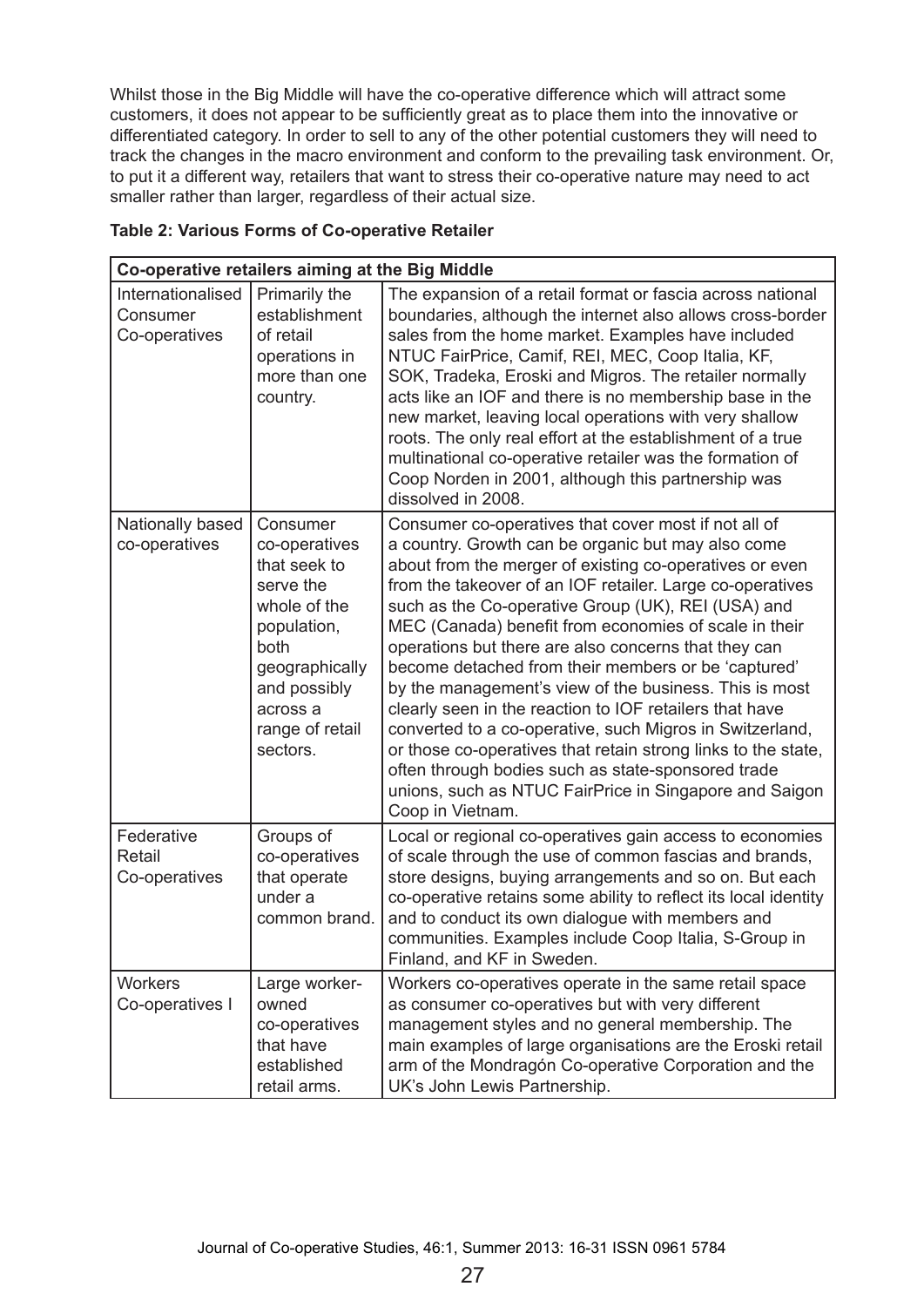| Co-operative retailers looking to be innovative or differentiated |                                                                                                                                           |                                                                                                                                                                                                                                                                                                                                                                                                                                                                                                                                                                                                                                |  |  |
|-------------------------------------------------------------------|-------------------------------------------------------------------------------------------------------------------------------------------|--------------------------------------------------------------------------------------------------------------------------------------------------------------------------------------------------------------------------------------------------------------------------------------------------------------------------------------------------------------------------------------------------------------------------------------------------------------------------------------------------------------------------------------------------------------------------------------------------------------------------------|--|--|
| Regionally-                                                       | Consumer                                                                                                                                  | Regionally-based co-operatives aim to strike a                                                                                                                                                                                                                                                                                                                                                                                                                                                                                                                                                                                 |  |  |
| based<br>co-operatives I<br>Regionally-<br>based                  | co-operatives<br>which have<br>chosen to limit<br>their activities<br>to a specific<br>geographic<br>region.<br>Consumer<br>co-operatives | balance between sufficient scale to be competitive and<br>differentiation through considerable local knowledge<br>and local roots. They may themselves be the product<br>of mergers of smaller societies but have no desire to<br>become part of larger groups which might submerge<br>their local identity, although they will participate in<br>establishing strong support agencies. Examples include<br>the Co-operative Retailing System of Western Canada or<br>the larger regional co-operatives in the UK.<br>Some states have limited the spheres of activities<br>available to co-operative retailers. Many of these |  |  |
| co-operatives II                                                  | whose spheres<br>of activity are<br>limited by legal<br>means.                                                                            | restrictions aim to protect other participants in the retail<br>sector, primarily small independent retailers but they<br>may also hinder the pursuit of economic parity with<br>IOF retailers. However, these constraints may reinforce<br>members' interests in local issues such as product quality<br>or links with local farmers, as has happened in Japan.                                                                                                                                                                                                                                                               |  |  |
| <b>Workers</b><br>Co-operatives II                                | Small worker-<br>owned retail<br>co-operatives.                                                                                           | These operations are very similar to the 'new wave'<br>co-operatives except for the ownership element.<br>Examples include Unicorn Grocery and Edinburgh Bicycle<br>Co-operatives in the UK.                                                                                                                                                                                                                                                                                                                                                                                                                                   |  |  |
| Voluntary buying<br>clubs, Pre-order<br>co-operatives             | Local, small<br>groups.                                                                                                                   | These clubs are relatively easy to set up and require low<br>levels of capital and fixed investment; sales are made only<br>to members. Many of those founded in the USA provided<br>access to foods not found in IOF retailers, whereas in<br>recent years buying clubs have also been promoted as a<br>means of countering the effects of 'food deserts' on diet<br>(Freathy and Hare, 2004).                                                                                                                                                                                                                                |  |  |
| Buying clubs,<br>Han buying<br>groups (Japan)                     | Local groups<br>tapping into<br>regional scale<br>organisations.                                                                          | Groups of consumers pooling their purchases in order to<br>get lower prices and wider product range. Social changes<br>after 1980 meant that their future looked bleak but new<br>technologies are now helping to bring customers and<br>suppliers together in novel ways eg iCoop in South Korea<br>which sources organic foods. Sales are made only to<br>members.                                                                                                                                                                                                                                                           |  |  |
| Community<br>Retail<br>Enterprises<br>(mainly UK)                 | Individual<br>small shops;<br>generally the<br>last shop in the<br>village or local<br>community.                                         | Consumer co-operatives and other forms of social<br>enterprise established to meet the needs of the<br>local community. Whilst larger stores may have paid<br>employees, most are dependent on unpaid volunteer<br>labour. Whereas these generally lack the explicit 'political'<br>aims of the new wave food co-operative movement, many<br>do try to sell fairly traded goods, organic products and<br>local production (Calderwood and Davies, 2012).                                                                                                                                                                       |  |  |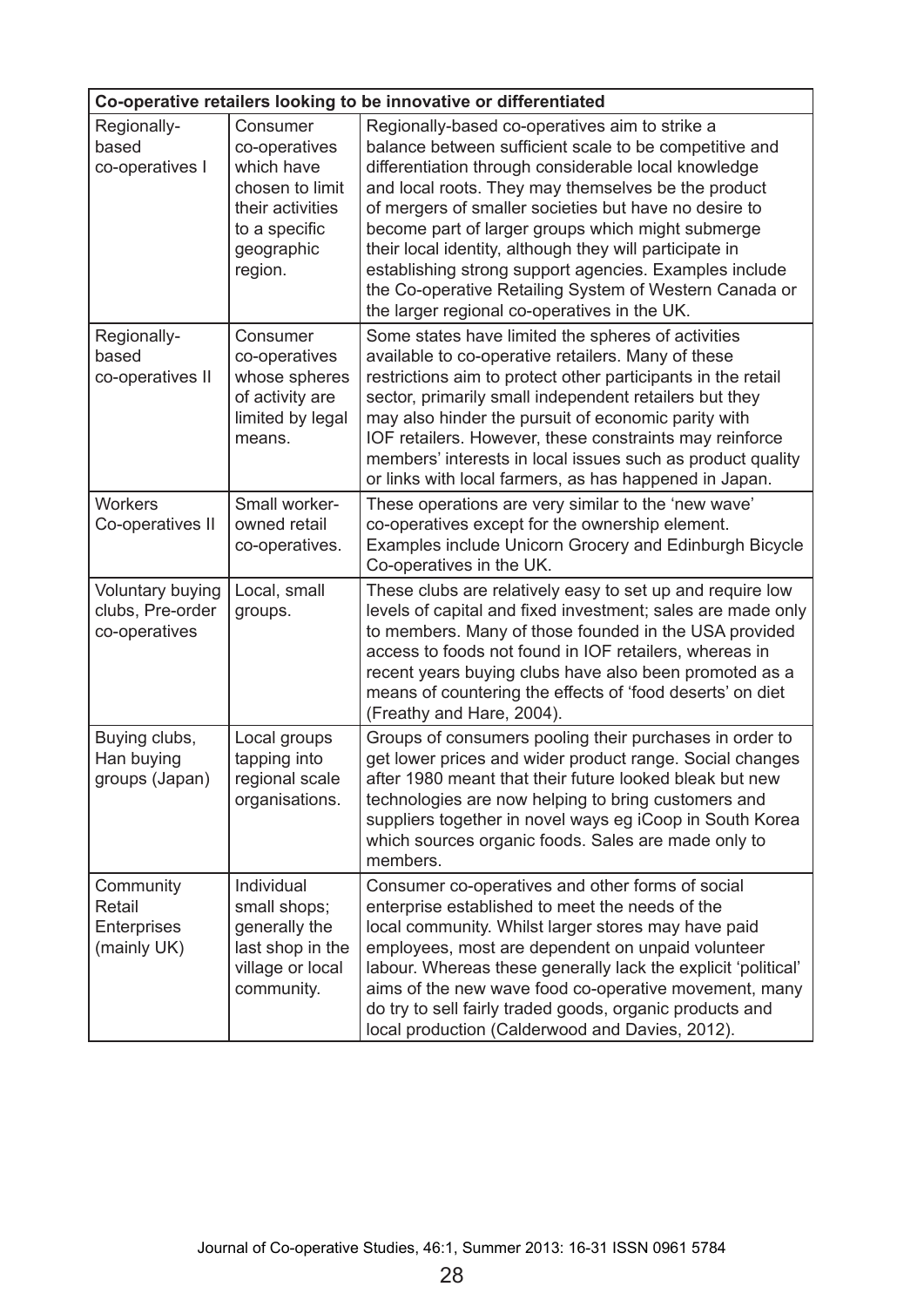| 'New wave' food<br>co-operatives<br>(mainly USA)                       | Mainly<br>individual<br>stores,<br>although some<br>co-operatives<br>now run small<br>chains of stores<br>in a defined<br>local area.                      | A movement that traces its roots back to the counter-<br>cultural social movements of the 1960s and 1970s (Cox,<br>1994). Whilst the initial political role of the co-operatives<br>has diminished (but not necessarily disappeared), the<br>emphasis on food quality and provenance has not. Their<br>goals continue to emphasise health(y) foods, vegetarian<br>and vegan lifestyles, organic and fairly traded products,<br>and a commitment to local producers (particularly in<br>rural communities). Many of these co-operatives run on<br>participatory lines where use of the store or discounts<br>may be dependent on the provision of labour. In recent<br>years, the model has been copied elsewhere, such as the<br>People's Supermarket in the UK. |
|------------------------------------------------------------------------|------------------------------------------------------------------------------------------------------------------------------------------------------------|------------------------------------------------------------------------------------------------------------------------------------------------------------------------------------------------------------------------------------------------------------------------------------------------------------------------------------------------------------------------------------------------------------------------------------------------------------------------------------------------------------------------------------------------------------------------------------------------------------------------------------------------------------------------------------------------------------------------------------------------------------------|
| Single<br>enterprise-<br>based,<br>specialised retail<br>co-operatives | Co-operatives<br>established<br>primarily for<br>the benefit of<br>those involved<br>in a particular<br>organisation.                                      | Most commonly found on university campuses and<br>established by student bodies to supply their own needs,<br>including supermarkets and bookshops. Whilst they are<br>often single establishment co-operatives, the large size<br>of their client base may make them significant players<br>in their local area. Democratic processes are likely to be<br>inherited from those within the parent organisation.                                                                                                                                                                                                                                                                                                                                                  |
|                                                                        |                                                                                                                                                            | Co-operative retailers looking to compete on price                                                                                                                                                                                                                                                                                                                                                                                                                                                                                                                                                                                                                                                                                                               |
| Retail sponsored<br>co-operative<br>chains                             | Co-operatives<br>formed by<br>retailers who<br>set up their<br>own wholesale<br>supply facilities.                                                         | In order to gain access to economies of scale, the<br>members of co-operatives such as Rewe, Leclerc,<br>Conad and Edeka are IOF that agree to common fascias,<br>store designs and buying arrangements. These are not<br>consumer co-operatives but operate in the same retail<br>space and show some co-operative principles in terms of<br>their internal organisation, although they are more akin to<br>the new wave agricultural co-operatives in operation.                                                                                                                                                                                                                                                                                               |
| Retail support<br>agencies                                             | Support bodies<br>established by<br>one or more<br>co-operatives<br>to provide<br>services,<br>particularly in<br>the areas of<br>buying and<br>logistics. | Controlled by their parent co-operatives, these<br>organisations represent a direct attempt to counter the<br>growing buying power of IOF in retailing; examples<br>include CRTG in the UK, Coop Trading, Copernic, NAF,<br>Intergroup and EUROCOOP. Their scale economies allow<br>affiliated co-operative retailers to compete without the<br>need to merge or to directly imitate the activities of IOF<br>retailers.                                                                                                                                                                                                                                                                                                                                         |

# **The Authors**

Eric Calderwood is a Group Board Director of the Co-operative Group and a part time lecturer at the Institute for Retail Studies, University of Stirling in the United Kingdom. His research interests are in the areas of retail change, rural retailing and co-operatives. His recent work focuses on change to the retail environment: supply chain (perishable goods in rural areas), consumer behaviour (impact of Internet adoption), rebranding and localism and the community shop. Keri Davies (PhD) is a Senior Lecturer at the Institute for Retail Studies, University of Stirling in the United Kingdom. His research interests include retail change, retail marketing and consumer co-operatives. His recent work focuses on the reactions of retailers to external changes in both the physical environment (the growth of shopping centres in Singapore) and the social environment (community retail enterprises; the reaction of consumer co-operatives to boycott campaigns).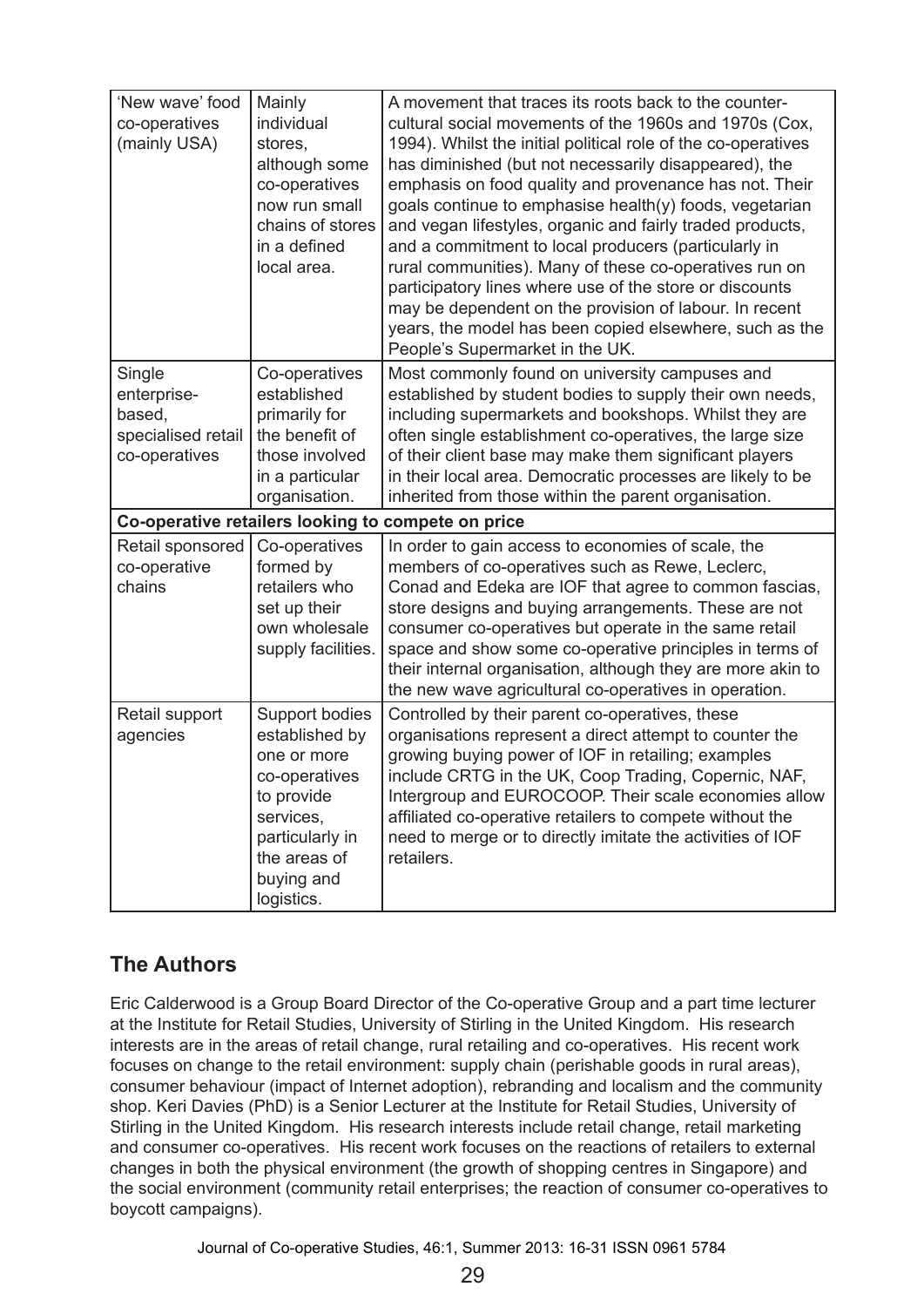### **References**

- Achrol, R S, Reve, T and Stern, L W (1983) "The Environment of Marketing Channel Dyads: A Framework for Comparative Analysis." *Journal of Marketing*, 47(4), 55-67.
- Arnould, E (2005) "Animating the Big Middle." *Journal of Retailing*, 81(2), 89–96.
- Birchall, J (1997) *The International Co-operative Movement*. Manchester: Manchester University Press.
- Birchall, J (2011) *People-Centred Businesses. Co-operatives, Mutuals and the Idea of Membership*. Basingstoke: Palgrave Macmillan.
- Black, L and Robertson, N (eds) (2009) *Consumerism and the Co-operative Movement in Modern British History*. Manchester: Manchester University Press.
- Brazda, J and Schediwy, R (eds) (1989) *Consumer Co-operatives in a Changing World. Comparative Studies on Structural Changes of Some Selected Consumer Cooperative Societies in Industrialized Countries*. Geneva: International Co-operative Alliance.
- Briscoe, R (1988) "Traders and idealists." *Journal of Co-operative Studies*, 63, August, 24-28.
- Brown, J R , Dant, R P, Ingene, C A and Kaufmann, P J (2005) "Supply Chain Management and the Evolution of the 'Big Middle'." *Journal of Retailing*, 81(2), 97-105.
- Calderwood, E and Davies, K (2012) "The Trading Profiles of Community Retail Enterprises." *International Journal of Retail and Distribution Management*, 40(8), 592-606.
- Calderwood, E and Davies, K (2013) "Localism and the Community Shop." *Local Economy*, 28(3), 337‑347.
- Calderwood, E and Freathy, P (2013) "Rebranding a Federation: Insights from the UK Co-operative Movement." *Journal of Marketing Management* (Available online from July 2013 DOI: 10.1080/0267257X.2013.810167).
- Carlzon, J (1989) *Moments of Truth. New Strategies for Today's Customer-Driven Economy*. New York: Harper & Row.
- Consumer Co-operative Institute of Japan (2009) *Toward Contemporary Co-operative Studies: Perspectives from Japan's Consumer Co-ops*. Tokyo: CCIJ.
- Co-operative Commission (2001) *The Co-operative Advantage*. London: Co-operative Commission.
- Co-operatives UK (2012) The UK Co-operative Economy 2012. Alternatives to austerity. Manchester: Co-operatives UK.
- Cotterill, R W (1978) "Declining Competition in Food Retailing: An Opportunity for Consumer Food Cooperatives." *Journal of Consumer Affairs*, 12, 250-265.
- Cotterill, R W (ed) (1982) Consumer Food Cooperatives. Danville. IL: Interstate Publishers.
- Cox, C (1994) *Storefront Revolution. Food Co-ops and the Counterculture*. New Brunswick NJ: Rutgers University Press.
- Davies, K (2006) "Co-operative Principles and International Expansion the Example of NTUC FairPrice." *Journal of Co-operative Studies*, 39(2), 15-28.
- Davies, K and Burt, S (2007) "Consumer Co-operatives and Retail Internationalisation: Problems and Prospects." *International Journal of Retail and Distribution Management*, 35(2), 156-177.
- Davis, P (1999) *Managing the Cooperative Difference. A Survey of the Application of Modern*
- *Management Practices in the Cooperative Context*. Geneva: International Labour Office.
- Deloitte (with STORES media) (2013) *Global Powers of Retailing 2013*. Retail Beyond. London: Deloitte LLP.
- Department of Environment, Food and Rural Affairs (DEFRA) (2006) *Sustainable Models of Community Retailing*. London: DEFRA.
- Eliot, S J (1983) "The Crisis in the Cooperative Movement." *International Journal of Retail and Distribution Management*, 11(4), 8-14.
- Fairbairn, B (1989) *Building a Dream: The Co-operative Retailing System in Western Canada, 1928-1988*. Saskatoon: Western Producer Prairie Books.
- Fairbairn, B (2004) *Living the Dream. Membership and Marketing in the Co-operative Retailing System*. Saskatoon: Houghton Boston.
- Freathy, P and Hare, C (2004) "Retailing in the Voluntary Sector: the Role of the Scottish Food Co-operatives." *European Journal of Marketing*, 38(11/12), 1562-1576.
- Fullerton, M (ed) (1992) *What Happened to the Berkeley Co-op? A Collection of Opinions*. Davis CA: The Center for Co-operatives, University of California, Davis.
- Fulton, M and Hammond Ketilson, L (1992) "The Role of Cooperatives in Communities: Examples from Saskatchewan." *Journal of Agricultural Cooperation*, 7(2), 15-42.
- Furlough, E and Strikwerda, C (eds) (1999) *Consumers Against Capitalism? Consumer Cooperation in Europe, North America, and Japan, 1840-1990*. Lanham MA: Rowman & Littlefield.
- Grott, R (1987) "Why Co-ops Die: An Historical Analysis." *Cooperative Grocer*, No 9, February-March.
- Hammond Ketilson, L (2006) *Revisiting the Role of Co-operative Values and Principles. Do They Act to Include or Exclude?* Saskatchewan: Centre for the Study of Cooperatives, University of Saskatchewan.